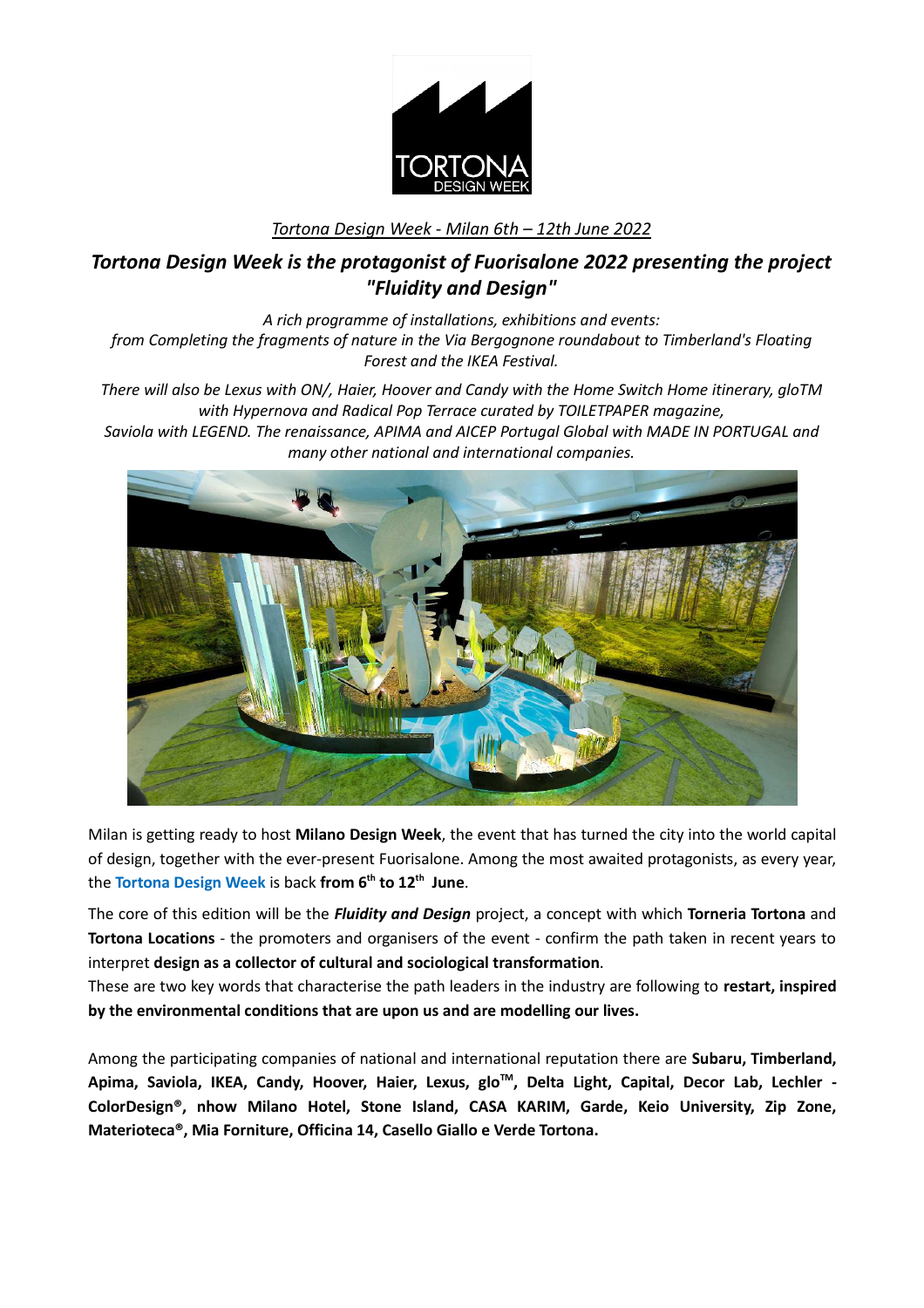

**Main sponsor** of the project is **Subaru**, which will unveil the shapes of **SOLTERRA**, the first BEV entirely driven by an electric engine, will be the protagonist of Subaru Peace of Mind Lounge: a small oasis of relaxation and theatre of happenings and artistic performances.

As a sign of the continuity of the path undertaken by Tortona Design Week, the 2022 edition will also see the realisation of "**Completing the fragments of nature**". The project, designed by a group of Domus Academy students, was awarded last July as the winner of *The Roundabout: design with nature* contest, launched in 2021 by **Tortona Design Week** and **Domus Academy**. Thanks to the precious contribution of **Urbo Style**, **Linea Light Group** and **Sense immaterial Reality**, the **Rotonda in Via Bergognone** will be transformed into a **virtual and physical installation, a manifesto of a more ecological and sustainable vision of the city of Milan**, in view of the **Winter Olympics Milano Cortina 2026.**

The 2022 edition aims to be a reference point for the new generations who want to enter the world of work. For this reason, Tortona Design Week and the **IULM** University of Communication. will collaborate to offer students of the "**Fashiona and Creative Industries**" course an **in-depth internship on the different languages of the arts and design**, through analysis, both from a point of view physical and digital, of the numerous communication projects present in the Milan Design Week districts.

Among the great protagonists of the event, **Timberland** presents "*Floating Forest*", a floating multisensory forest, created as an independent ecosystem on the water of Milan's Darsena, for a greener city. Created for Milan Design Week 2022, in partnership with **Stefano Boeri Interiors**

Signed by **APIMA** and **AICEP Portugal Global** with the aim of promoting Portuguese products within the international community, *MADE IN PORTUGAL* is an elegant exhibition of the best Portuguese offer for **Home Interiors.**

**Saviola**, a business unit of the Saviola Group, the first to have created the ecological panel 100% recycled wood, presents "*LEGEND. The renaissance*": the new theme that represents the rebirth of habitat values and a way of living aimed at sustainability.

**IKEA** will be present at BASE Milano with *IKEA Festival*, a rich programme of events and immersive experiences to narrate the future of retail and design. In the area it will be possible to visit *Ögonblick - A Life at home exhibition*, a captivating physical and digital installation inspired by **H22**, a project created in **Helsingborg**, Sweden, in which IKEA participates with the aim of building "the sustainable city of the future".

The **Superdesign Show** returns to Superstudio, the project designe by Gisella Borioli with the art direction of Giulio Cappellini, which every year explores a theme and trend in contemporary design. Among the exhibitiors there are **Lexus, Hair Europe and gloTM**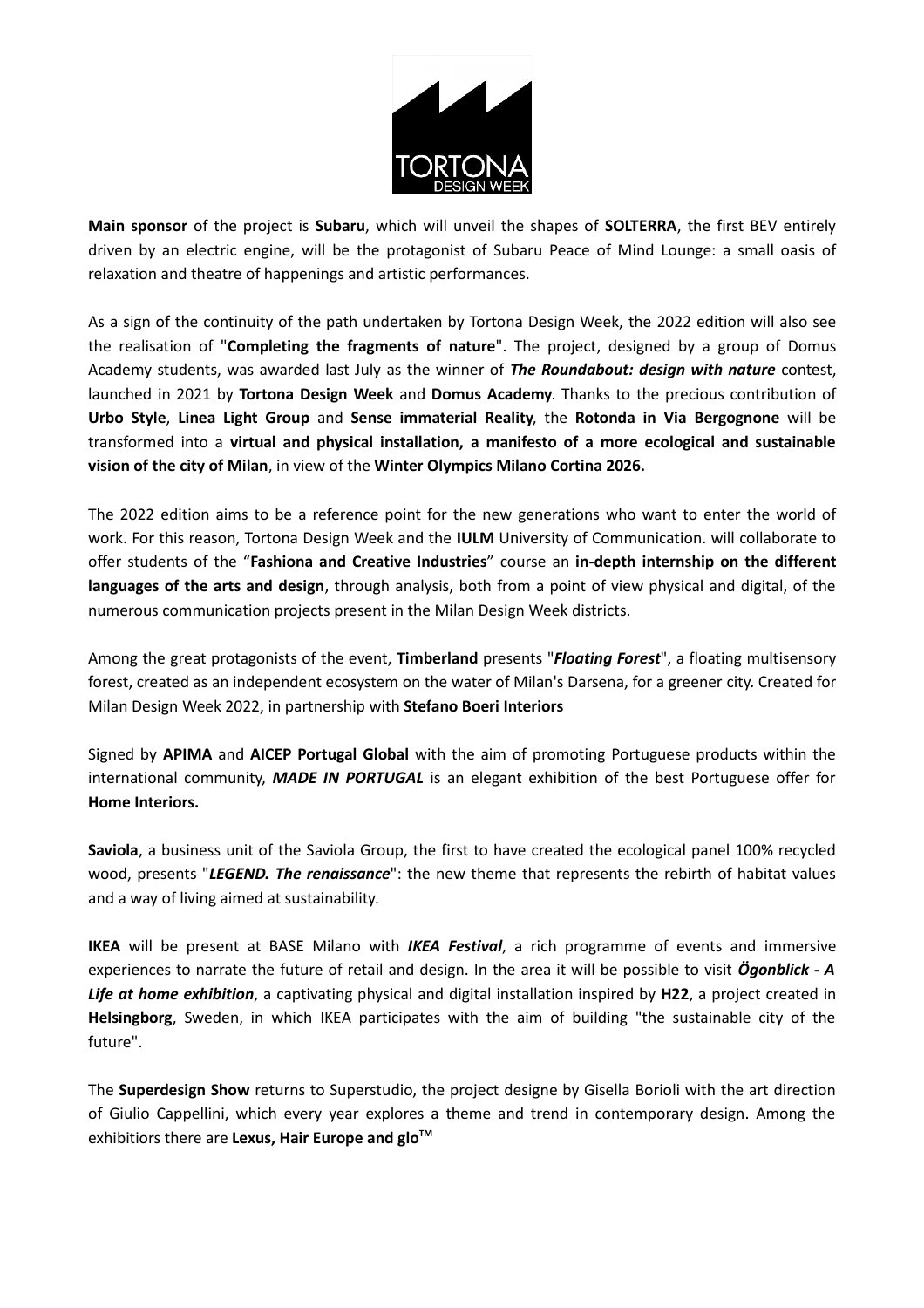

Following the success of the "Connect to Extraordinary" experience presented in 2021, **Haier Europe** returns to Tortona Design Week with a new immersive and experiential itinerary entitled *"Home Switch Home"*, involving its three international brands **Haier, Candy and Hoover**. More than 1,000 square metres dedicated to the Smart Home, the Internet of Things and artificial intelligence, specifically designed for each of the three brands and its peculiarities.

An exciting vision for the future of design will be presented by **Lexus** with "*ON/***"**, an installation by architect and designer **Germane Barnes**, which unveils the prototypes of **the Lexus Design Award 2022** finalists and stages the **ideas of students from the Royal College of Art in London on the theme of mobility in 2040**.

*Hypernova* is the installation created by the designer **Sara Ricciardi** for **gloTM**, protagonist of the Lounge area of Superstudio. Ricciardi invites the viewer to an experience in which nature and technology, uniqueness and multiplicity coexist. The Roof space, with radical Pop Terrace, an urban garden with a strong visual impact, will follow the same philosophy and will be curated for glo™ by **TOILETPAPER magazine**.

**Delta Light** presents the products of the new *Lighting Bible 14 New Collection* catalogue in the showroom located in via Bugatti. The emblematic product of this partnership will be *High Profile*, a visionary installation made with waste materials.

The **Capital** flogship showroom in Milan is once again the protagonist with an installation entitled "*Air is Emotion- to reveal, to resound, to float*" chosen and created in collaboration with the Interior Designer Elena Pelosi, to best describe the exhibition space with an invitation to slow down

*Decoration without limits*. This is the theme presented by **Decor Lab**, that brings together a special selection of premium products and solutions for architecture, interior design and visual communication

**Colour Design® Lechler - "The Way of Accent"** interprets the theme of sustainability, proposing four collections of colours and effects to create timeless spaces thanks to valuable.

The **hotel nhow Milano**, an institution in the Tortona District and beyond, i back in trend by becoming the stage for some exhibitions of this new edition of the Fuorisalone, through a journey to discover innovative languages and surprising shapes.

**Stone Island** presents the new collection *Prototype Research Series*, a set of unique projects made of fabrics and/ or treatments resulting from research and experimentation not yet industrialized. *Series 06* is the result of the close collaboration between the research and development team of the consumer brand Kevlar® and the research and experimentation department of STONE ISLAND.

**CASA KARIM,** a space furnished with components designed by Karim Rashid will be present at the Library at the Magna Pars hotel, the hotel à Parfum.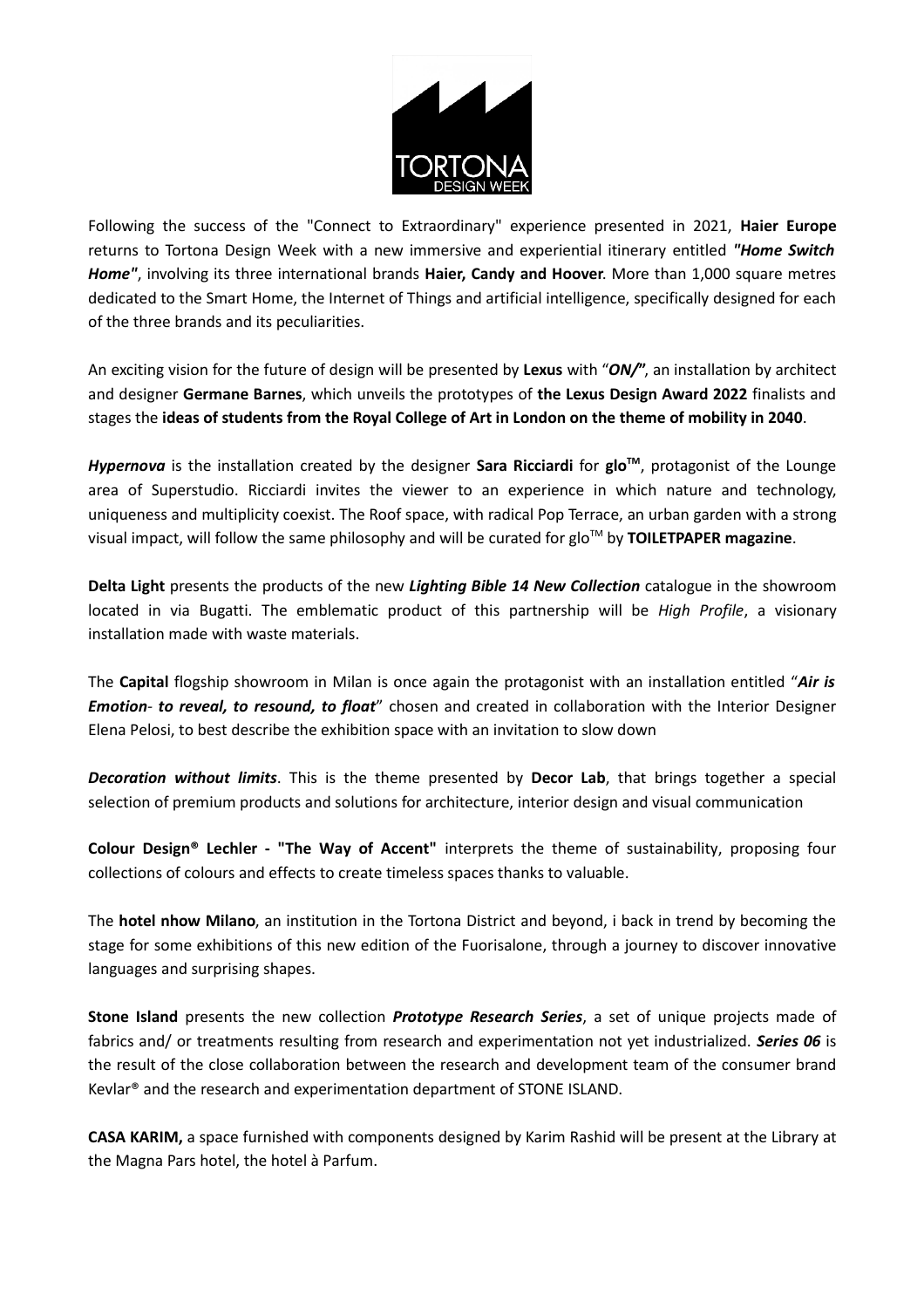

**GARDE**, in collaboration with **ADF** that will bring *Re\_creating by nature*, presents a piece of furniture in line with the theme. The winning projects of the 2021 New Graduate Award which was established by the Order of Architects of the Province of Milano and organized by the Order's Foundation will also be exhibited.

With the theme "**New HOLOS -Awakening New Health**-", **Keio University**'s Graduate School of System Design and Management (Keio SDM) exhibits two solution: *YOKUN,* a new habit-based training program that focuses on the decline of the sense of smell that we are not usually aware of; and *AQUA STASIS*, a product that encourages proper hydration on a daily basis, which is difficult to practice even if you know it is necessary.

During the Milano Design Week, **Zip Zone Events**, the event format conceived by Alessandra Stretti to accompany and emphasise the nature of the Fuorisalone, offers a multifaceted and immersive experience that ranges from collective design exhibitions to art and creations in innovative materials and **recycled materials.**

**Zip Zone Events** will also host *"Fuori di Design"*, a collective exhibition promoted by **Materioteca®**, the result of material reuse and/or recycling.

**MIA-FORNITURE** takes the opportunity of Milan Design Week and presents Inclusione, a series of integrated installations that can be integrated into a single project made with materials that may apparently seem dissimilar to each other.

Lastly, **Officina 14** offers design and craftsmanship in a charming location.

At **Casello Giallo**, **Urbo** in collaboration with **Barretta&Partners** with the participation of Vincenzo Politelli of **Terrazza Calabritto**, will set up the historic location with furnishings from the **HO.RE.CA** world of Urbo. It will be possible to see the projects created by Barretta & Partners, test Urbo products live and taste the dishes and drinks from Terrazza Callabritto.

**VERDE Tortona**, overlooking piazza delle Culture, offers a new coffee shop format in collaboration with Tortona Location and Lot Zero specialty coffee, also aligned with the food proposal: a quality easy food that preferably makes use of local producers. Aperitifs and evening cocktails.

*All the Tortona Design Week 2021 exhibitors can be viewed in detail at this link:*  https://bit.ly/3vBjTnf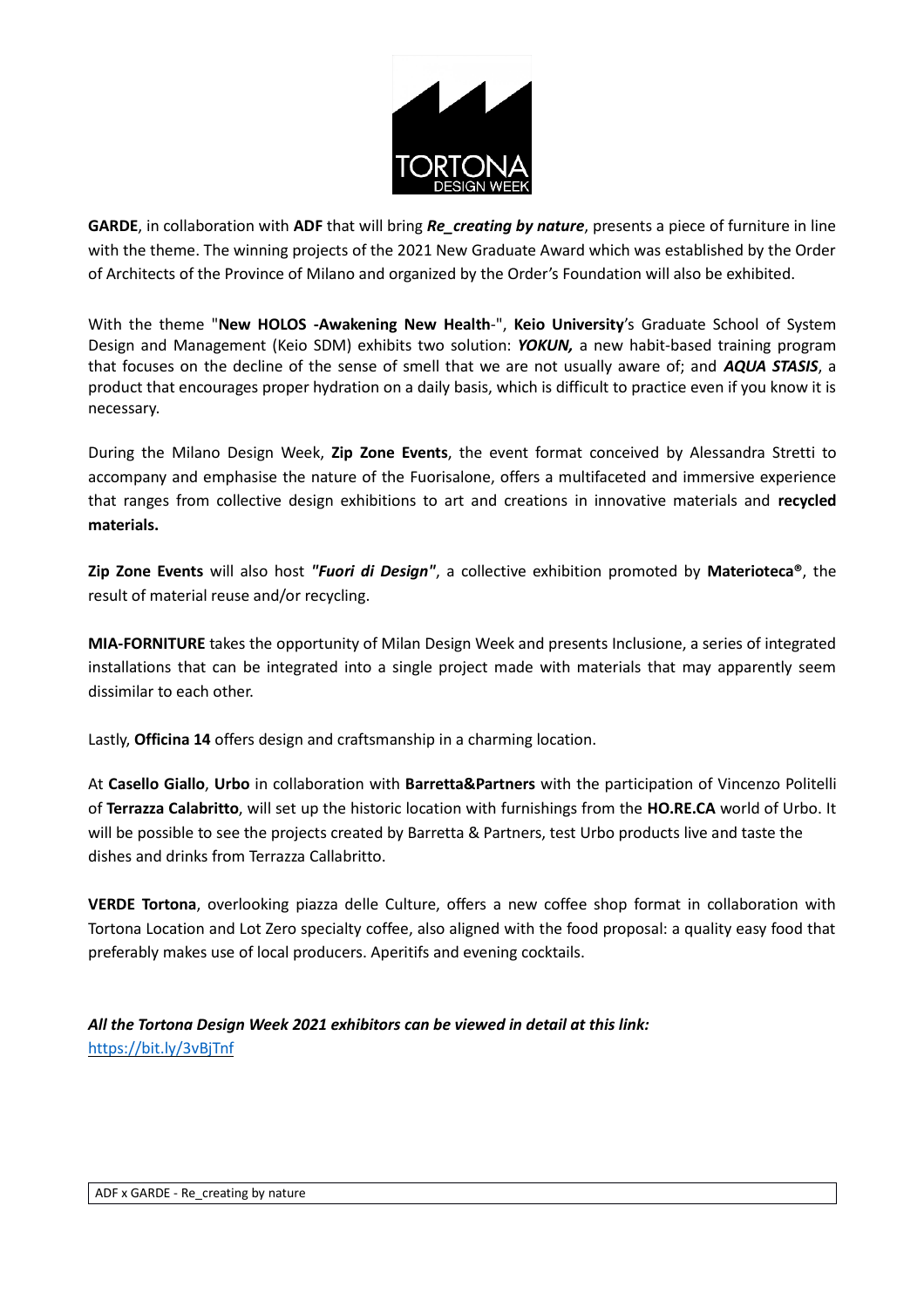

Address: Via Tortona 37

Dates, opening hours: 8th -12th June, 10.00 am -18.00 pm; Cocktail party 8th June, 18.00 pm (by invitation only)

Apima and Aicep – MADE IN PORTUGAL Address: Via Tortona 30 Dates, opening hours: 6th -9th June, 10.00 am -20.00 pm; 10th -11th June, 10.00 am – 22.00 pm

Candy - Simplify your Day

Address: Superdesign Show, Superstudio Più – via Tortona 27

Dates, opening hours: VIP & Press Preview, 5th June, 15.00 am – 20.00 pm ; 6th -11th June, 11.00 am -21.00 pm ; 12th June, 11- 18.00

Capital – AIR IS EMOTION to reveal, to resound, to float Address: Via Tortona 37 Dates, opening hours: 6-12 giugno, 10.00-19.00; Evento Serale 9 giugno, 19.00 – 23.00 (Entrance with registrationrsvp@capitalcollection.it)

#### CASA KARIM

Address: Library del Magna Pars, l'hotel à Parfum, Via Forcella 6 Dates, opening hours: 6<sup>th</sup> June, 18.30 pm cocktail on invite; 6th-12<sup>th</sup> June 10.00 am -18.00 pm

Casello Giallo

Address: via Savona 5/A

Dates, opening hours: 6<sup>th</sup> -12<sup>th</sup> June, 9.00 am -00.00 pm ; 10<sup>th</sup> June event with Dj set (all day long)

Color Design® Lechler – "The Way of Accent" Address: The Falegnameria, Via Tortona 26

Dates, opening hours: 6th -11th June, 9.30 am -19.00 pm ; 12th June, 9.30 am -18.00 pm

Decor Lab: decorazione senza limiti Address: Decor Lab, via Tortona 37 – edificio 2, piano terra Dates, opening hours: 6th -10th June, 10.00 am -20.00 pm

Delta Light -Lighting Bible 14 New Collection Address: via Bugatti 15 Dates, opening hours: Press Preview 8 giugno, 16.00

glo<sup>™</sup> - Hypernova

Address: Superdesign Show, Roof di Superstudio Più, via Tortona 27 Dates, opening hours: VIP & Press Preview, 5 giugno, 15.00-20.00; 6-12 giugno, 11.00-21.00

glo<sup>™</sup> – Radical Pop Terrace

Address: Superdesign Show, Roof di Superstudio Più, via Tortona 27 Dates, opening hours: VIP & Press Preview, 5th June, 15.00 am -20.00 pm ; 6th -12th June, 11.00 am- 21.00 pm

Haier - Connect To Extraordinary Address: Superdesign Show, Superstudio Più – via Tortona 27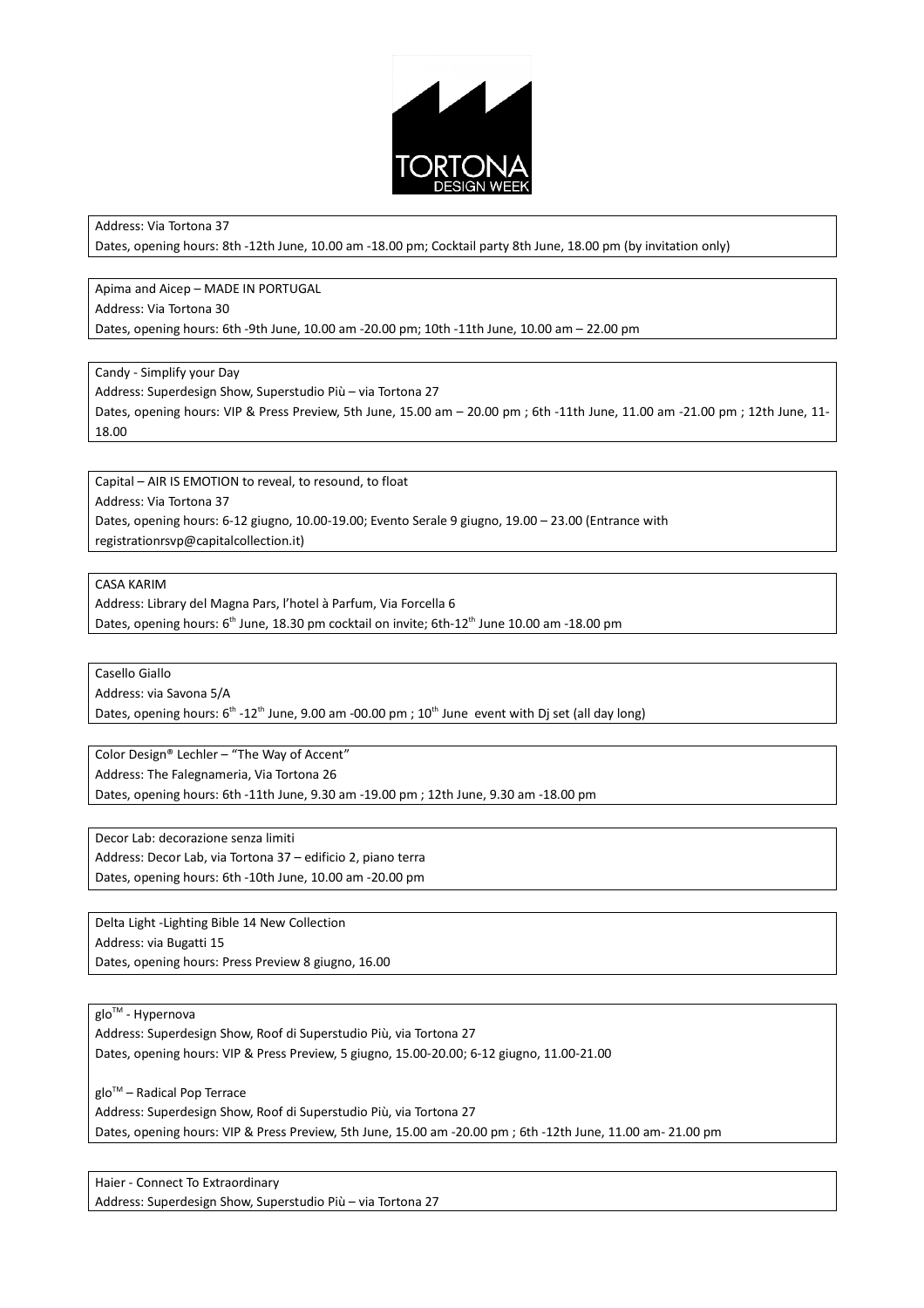

Dates, opening hours: VIP & Press Preview, 5th June, 15.00 pm – 20.00 pm, 6th – 11th June, 11.00 am- 21.00 pm; 12th June 11- 18.00

Hoover - Quality For Life

Address: Superdesign Show, Superstudio Più – via Tortona 27

Dates, opening hours: VIP & Press Preview, 5th June, 15.00 am -20.00 pm ; 6th -11th June, 11.00 am -21.00 pm ; 12th June, 11- 18.00

Keio University- New HOLOS -Awakening New Health-Address: Via Tortona 12

Ikea – Ikea Festival

Address: Base Milano, via Bergognone 34

Dates, opening hours: 6<sup>th</sup> June 11.00 am conferenza stampa, 20.00 evening party only on invite; 7th-12th Junhe opening 10.00 am

Lexus – Sparks of Tomorrow Address: Superdesign Show, Superstudio Più – via Tortona 27 Dates, opening hours: 6th-12° June, 11:00 am - 21:00 pm

Materioteca® - Fuori di Design 2022 "La sostenibilità fatta materia - Sustainability becomes matter" Address: Sylvester Loft, via Tortona 26 Dates, opening hours: 6th June, 15:30 am- 19:30 pm; 7th-11th June, 11.00 am -19.30 pm ; 12th June 11.00 am -19.00 pm

MIA – Inclusione Address: via Tortona 20 Dates, opening hours: 6th -12th June, 10.00 am -18.00 pm

nhow Milano - DESIG $n$  WEEK

Address: Via Tortona, 35 Dates, opening hours: 7th -12th June, 9.00 am – 20.00 pm

Officina 14 Address: Via Tortona 14 Dates, opening hours 6th -12th June, 9.00 am -21.00 pm

Saviola – LEGEND.The renaissance

Address: La Torneria, via Tortona 32

Dates, opening hours: Press preview 6th June; 7th -8th June, 10.00 am-19.00 pm; 9th June, 10.00 am -15.00 pm, 18 pm-22pm private event, 10th-11th June, 10.00 am -19.00 pm ; 12th June 10.00 am -13-00 pm.

Stone Island - PROTOTYPE RESEARCH\_SERIES 06 / DÉVORÉ WITH KEVLAR® CORE Address: Via Savona 54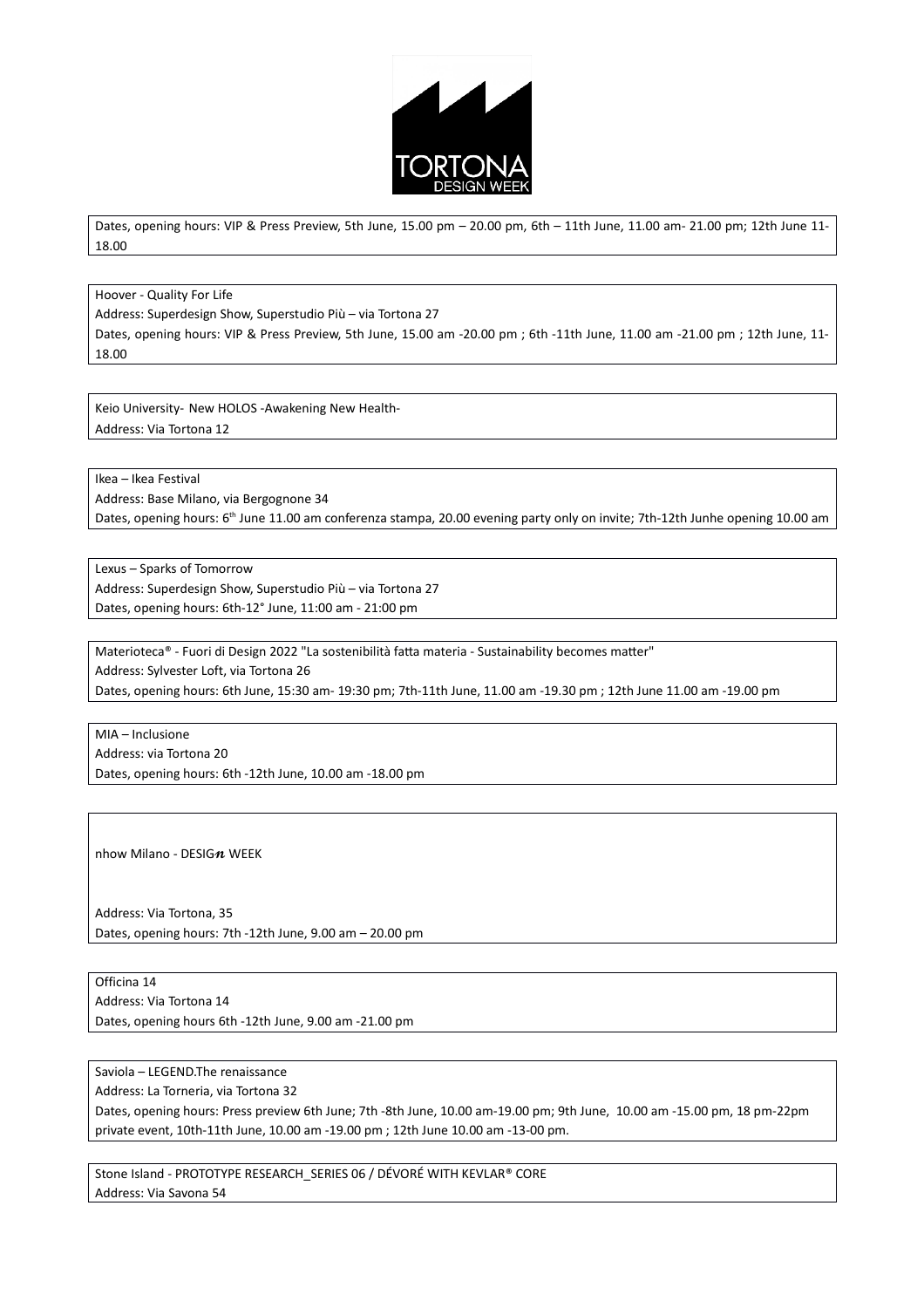

Dates, opening hours: 7th -12th June, 10.00 am – 19.00 pm

Subaru - Subaru Peace of Mind Lounge Address: Via Tortona 27 /Largo delle Culture

Timberland – Floating Forest Address: Viale Gabriele D'Annunzio 20 (Darsena) Dates, opening hours: Press preview 6th June, 9.30 am - 18.00 pm; 7th -12th June, 10.00 am – 20.00 pm

VERDE Tortona Address: Via Tortona 36, angolo Largo delle Culture Dates, openings hours:  $6^{th}$  -12<sup>th</sup> June, 8.00 am - 00.00pm

Zip Zone Events MDW 022 Address: via Tortona 26 Dates, opening hours: 6<sup>th</sup> -11<sup>th</sup> June, 10:00 am- 19:30 pm; 12th June, 10.00 am -17.30 pm

### **Media Partner**

Fuorisalone.it / fuorisalone.it



Yes Milano / Yesmilano.it/en



Design Wanted / designwanted.com



Stir / stirworld.com



Milano Tra Le Righe